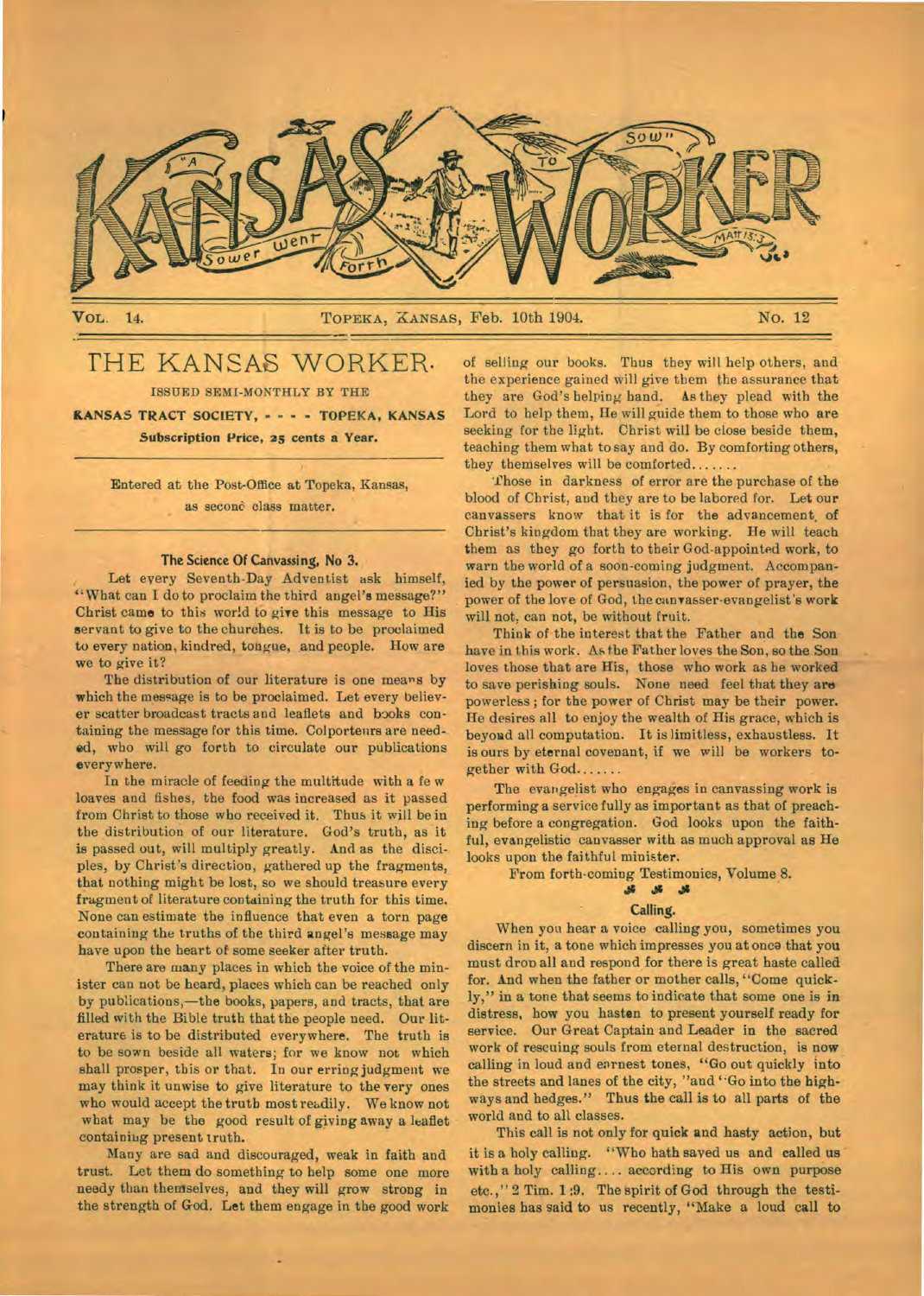those who have once been in the canvassing work and have left it, to come back and again engage in the sale of our books." Will you now, at once, and in earnest, help to make this loud call? Oh bretheren dear in Jesus Christ, will you pray and ask God to help you to helps some one to get into this branch of the work? To what avail is it that we have car loads of books made, if we do not get them placed in the hands of the people? Last Sabbath we were called upon to contribute to assist in the establishment of the International Publishing Association in College View, and this for the purpose of making books in the foreign languages. But we have already on hand nearly two car loads of foreign books ready to go to the people. Now let us turn our attention and our energies to the work of getting these books out among the people. Where are our German and Ecandinavian young people, yes and older ones also, who will go out and sell books? Our Conferences would better encourage scores of people to take a drill in canvassing, than to try to raise up preachers and Bible workers who are not book-sellers. A minister or a Bible worker who carries and sells books to all who become interested in the truth through his Bible teaching, will see much more fruit of their work in this world and in the world to come.

Now let us have a collection, not of money, but of men and women, young and old. Let us each see how many we can get to attend the institute at Ellsworth, Kansas, March 16 to April 3. We will pay your R. R. fare or expenses of travel with team, to come, and will furnish board and lodging at \$1.25 per week, if you will go out to work at the close of the institute, and continue till the Camp-meeting.

C. McReynolds.

## Judges 6 and **7.**

1 What did the children of Israel do? They did evil in the sight of the Lord.

- 2 What did the Lord allow to befall them? They fell into the hands of the Midianites.
- 3 What became of the increase of their fields? It was consumed by the Midianites.
- 4 What effect did this have upon Israel? Tl.ey were discouraged and impoverished.
- 5 What did they do?
- They cried unto the Lord.
- 6 How did the Lord regard their cries?
- He sent them a message through his servant.
- 7 What did the Lord through his servant say unto them?
- **He** told them of their past deliverences and admonished them to fear not the gods of their enemies.
	- Their sins were also pointed out.
- 8 What particular work was at this time pointed out?
- Deliver Israel and drive the Midianites out of their lands.
- 9 How did Gideon feel about undertaking such a task, and what excuse did he offer?
- He felt it was too great an undertaking, and said, "where with shall I save Israel, behold my family is poor in Manasseh, and I am the least of my father's house."

10 What assurrance did the Lord give him?

"Surely I shall be with thee, and thou shalt smite the Midianites."

11 How did Gibeon raise his army?

By blowing the trumpet and sending messengers through the land calling for volunteers.

- 12 How large an army was thus found? sand.
- 13 How did the Lord regard this company? It was too large.
- 14 Why was it too large?

Because of the fearful and unbelieving among them.

- 15 What be came of the fearful and unbelieving?
- They returned to the duties and comforts of their homes.
	- 16 Was the army thus sufficiently sifted?
		- No, it was not.
	- 17 To what other test was the army put?

The experience at the river side where it was fully manifested whose heart was really set on obtaining deliverance, and who was seeking ease.

18 Out of the thirty-two thousand volunteers, how many stood the test?

Only three hundred.

19 How did Gideon prepare for attack.

He divided his army into companies, and gave each man a trumpet, a pitcher and a lamp.

20 How was the attack made?

By a loud cry of victory through the trumpet, and a sudden flash of bright light as the earthen vessels were broken.

21 What was the result?

The enemy destroyed, complete victory gained, and Israel again gained possession of their land.

### APPLICATION.

1 What did Seventh-day Adventists do?

They built large institutions on borrowed capital and in places which in many respects are not most convenient for the work of the institution.

2 What did the Lord allow to befall us?

A large debt which the Institutions were unable to pay.

3 What became of the earnings of the Institutions?

They were consumed in paying interest on the borrowed capital, and the running expenses of the institution.

4 What effect did this have upon the whole denomination ?

It was discouraging and impoverishing to all.

- 5 What did the people do?
	- They cried unto the Lord.
- 6 How did the Lord regard their cries?
	- He sent them a message from his servant.
- What was this message?

He told them how God had led and blessed them and admonished them not to become discouraged, but pointed out their mistake in erecting such large buildings and centering so many interests in one place.

- 8 What particular work was pointed out to be done?
	- Pay every dollar of this indebtedness.

9 How did the people feel about undertaking such a task, and what excuse did they offer?

They felt it was too great an undertaking, and said "we are poor, and all our people are poor."

10 What assurance did the Lord give?

J will be with you, and if you do your part, money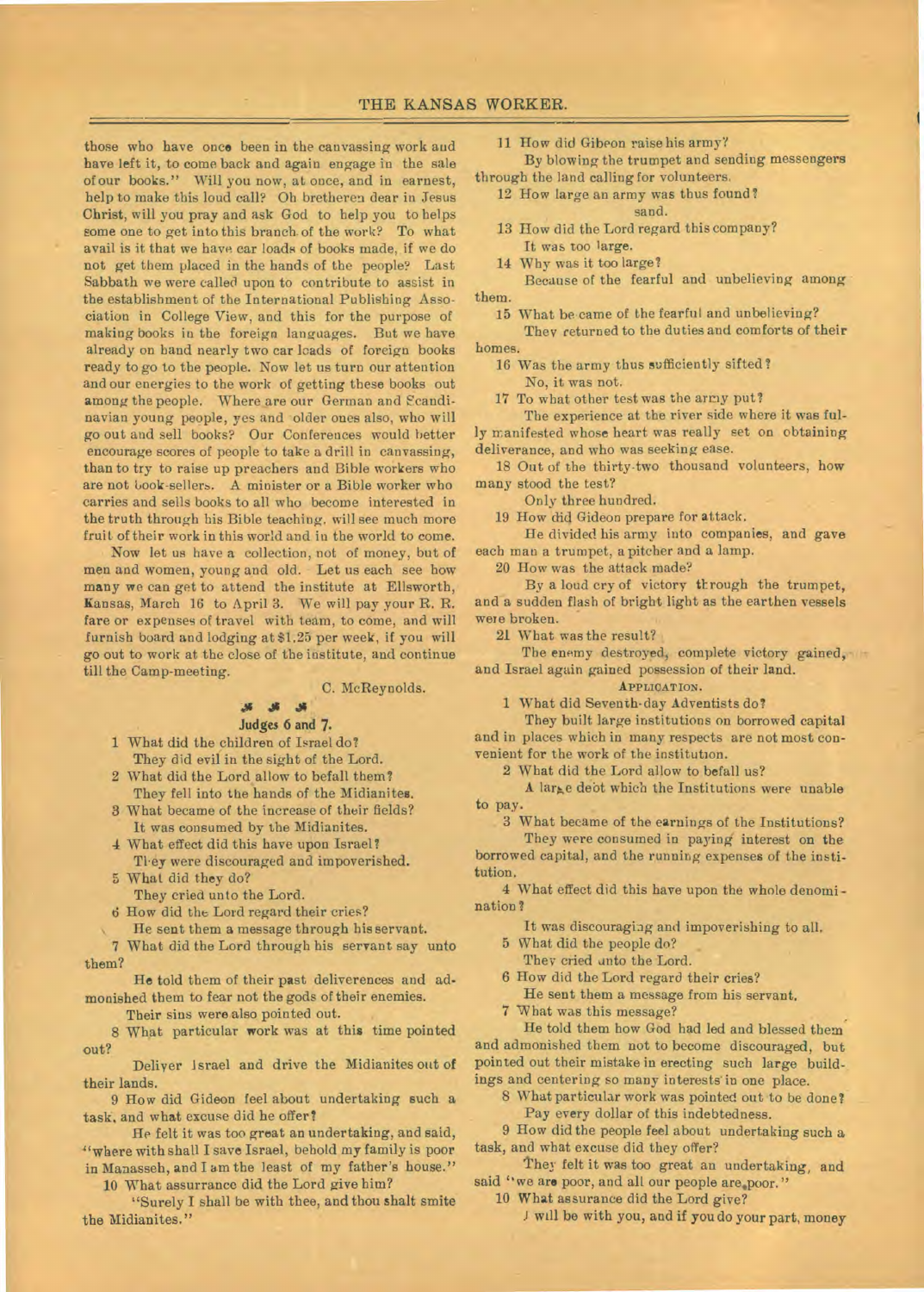will come with which to pay all this indebtedness. C. 0. L. was donated to the schools and the denomination, through its representatives, volunteered to sell it.

11 How was the number of volunteers obtained? The trumpet was blown and messengers were

sent through all the conferences to obtain tne number of church members.

12 How large an army was shown to be enrolled in Kansas?

About three thousand.

How did the Lord regard this company?

It was too large.

13 Why was it too large?

Because many were fearful and unbelieving, and although their names were still on the church records as members they had long since given up the truth.

14 What became of the fearful and unbelieving?

They have gone to the cares and pleasures of home comforts.

15 Was the army thus sufficiently sifted.

It is to be hoped so.

16 To what other test was this army put?

The experience of going out February 2nd and selling Christ's Object Lessons. This will show whose heart is in the work, and who is seeking easy positions.

17 Out of 3,000 membership how many will prove faithful?

All who really have their hearts set on the wcrk. 18 How should we prepare for the attack?

Divide into companies, get your trumpet and be sure you have a message to speak through it. Get your lamp, C. O. L. P., 119: 105, 1-- and oil in it. Our stony hearts are the earthen vessels. They must be brok-

19 What will be the result?

en.

Our quota of books will be sold, our institutional debts will be paid, the light from God's word will shine upon the people, the honest will in time accept, and when Jesus comes, the victorious army will go in and possess their land, for they are the heirs of God, and joint heirs with Christ.

#### NOTE:—

Some may not sell any books but they can have the blessing of breaking the earthen vessel and letting the light shine forth in **all** its beauty. After the enemy was put to flight and the victory was won, Israel followed up their work. So should we. February 2nd is not to end the work with Christ's Object Lessons but is to open up the way for us to follow with other books and papers, and to awaken more interest in the grand truths contained in Christ's Object Lessons.

#### B. E. Huffman.

#### **.Pg**

I thought a little item with reference to the erection of the church for our colored brethren in Kansas City, Kansas, would be of interest to the readers of the Worker.

The building, which was completed Dec. 31. 1903., and will soon be dedicated, has cost \$604.44 including the lot, the stove and the chairs. Our colored brethren appreciate this very much. After completing this work, I have visited Emporia, Ottawa and Manhattan churches, and the spirit of the Lord came quite near to help in all these meetings, and in most cases, the brethren have been strengthen**ed** and feel to press on in the good work.

N. B. Emerson.

#### **Report.**

The missionary work one of our new canvassers did outside of his regular working hours, in one quarter. Distributed

| 5.5                     | 81 Tracts.                                        |  |  |  |  |  |  |  |
|-------------------------|---------------------------------------------------|--|--|--|--|--|--|--|
| 57                      |                                                   |  |  |  |  |  |  |  |
| $\overline{\mathbf{v}}$ | 20 Tracts (Christian Citizen.)                    |  |  |  |  |  |  |  |
| "                       | 50 Christlicher Hausfreund.                       |  |  |  |  |  |  |  |
|                         | Loaned  1 Thoughts on Rev.                        |  |  |  |  |  |  |  |
|                         | "  1 Steps to Christ.                             |  |  |  |  |  |  |  |
|                         | Sends every week one copy of the Review & Herald. |  |  |  |  |  |  |  |

Sold ................. 1. C. O. L. **IP** 

**1953** Signs (Special No.)

Held four Bible readings.

Teaches two Sunday-school classes every week.

I say to all our young people, fall in line. If all our young people would throw their strength in the direction this young man doe:, surely the Gospel of Salvation would soon be carried to every nation, kindred, tongue, and people, and our Lord could soon come. To be strong in the Lord we must be **active.** This young man with many others has chosen for his *aim* in life, "The Advent message to all the world in this generation." His motto.— "For the love of Christ constraineth us." **Constrain,** we understand, means to **impel with overpowering force.** 

If there are any company of young people, or any isolated ones whom I have not written to, 1 shall be pleased indeed to have you write to me.

Mrs. Belle Emerson.

### $\mathscr{C}$

### **An Education While You Wait.**

Not by any means can an education be obtained with out an effort. What do you read? Think over your reading for the past year and what proportion of it helped to make a Christian worker. We are told in Vol. **7** of the Testimonies for the church, "From a home reading circle in which every member of the family shall lay aside the busy cares of the day and unite in study......especially will the youth who have been accustomed to reading novels and cheap story books receive benefit from joining in the evening family study."

The Missionard Training School of Correspondence has been started with no other object than to help parents and young men and young women to do this very thing for themselves, for their families, for the members of the church, and for their neighbors who should be interested in Bible study. You may ask, Does the Missionary Training School of Correspondence prepare students to do practical missionary work? The following statements from those who are members of the school will answer the question. "I am very thankful that the Lord has lead me to take up the correspondence course. I have received great benefit from the lessons. I do not think that I ever spent \$6.00 on myself for anything that has done me so much good as this. 1 wish I could have had the opportunity of studying somethinglike this years ago."

Another writes: "The church voted to take up the correspondence course in their regular Sunday evening meetings. Four have signified their intention of joining the class. In every instance this includes the family. I secured another new student this morning."

Still another writes: " I am using the lessons sent out by the Correspondence School in the church where I am teaching. All that are old enough, join in these studies and enjoy them very much. The first three Sabbaths the children outlined the chapters, but after that 1 invited all to take part. It would do one good to see how enthusiastic they are."

If you are not able to take a regalar training in one of